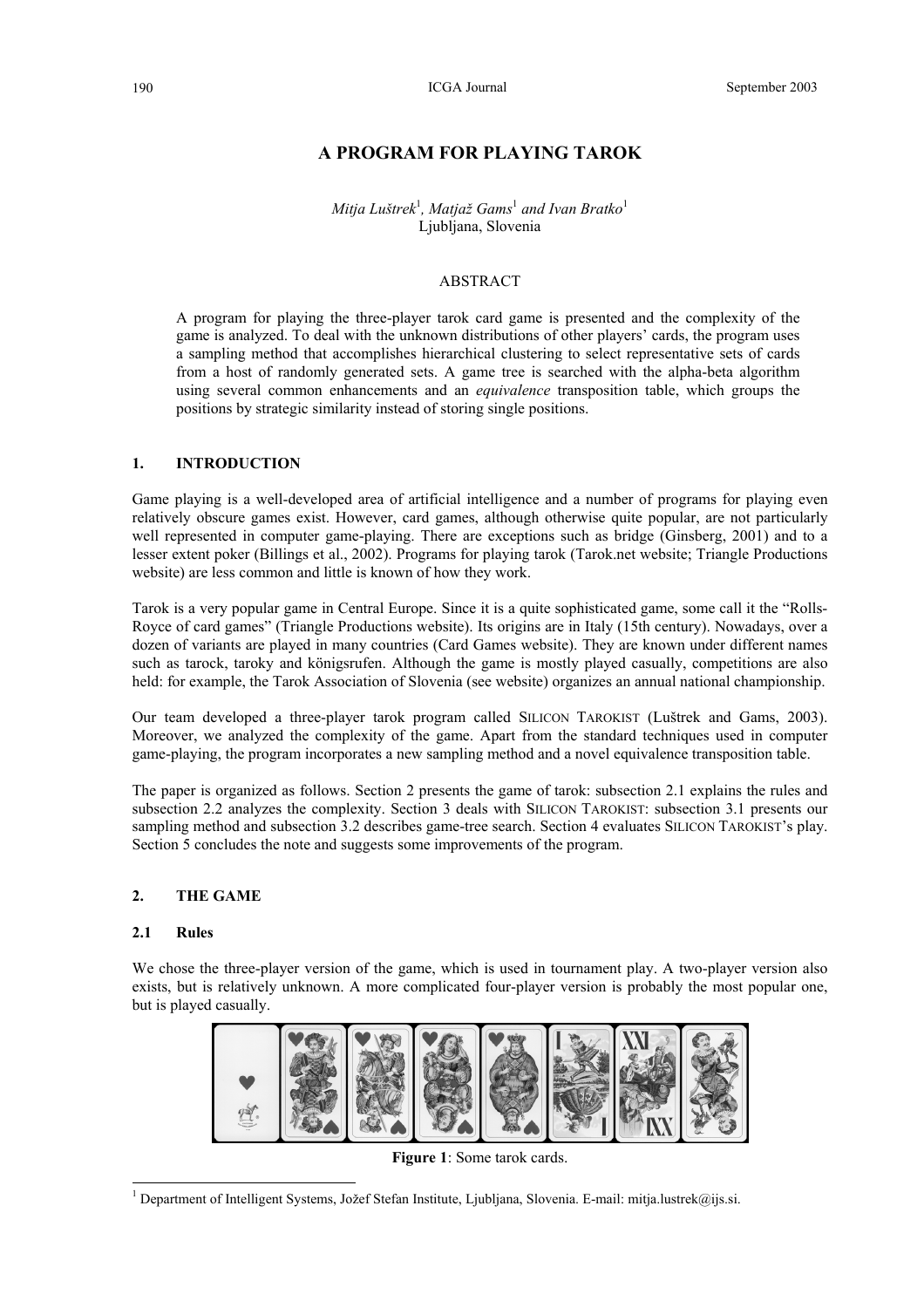Tarok is played with 54 cards. There are eight cards of each of the four suits and 22 trumps called taroks. The red suits supply (ranked from lowest to highest): 4, 3, 2, 1, Jack, Cavalier, Queen, King; the black suits supply (ranked from lowest to highest): 7, 8, 9, 10, Jack, Cavalier, Queen, and King. Each player is given 16 cards, which only he/she may see; the remaining six, called talon, are set aside unrevealed. Like in bridge, a game consists of two parts: bidding and playing.

During bidding, players name contracts of increasing difficulty, which bring correspondingly higher scores. The winner of the bidding becomes declarer. If nobody bids, the player who was to bid first may choose to play klop. This means that unlike under other contracts, all players have to strive for a score as low as possible. The talon is revealed and the declarer chooses between zero and three cards from it; they are exchanged for an equal number of cards from his/her hand. The number indicates what the contract<sup>1</sup> is. If, for example, two cards are to be exchanged, only the 1<sup>st</sup> and  $2<sup>nd</sup>$ , the  $3<sup>rd</sup>$  and  $4<sup>th</sup>$ , or the  $5<sup>th</sup>$  and  $6<sup>th</sup>$  card from the talon can be taken. The cards removed from the hand are put on the declarer's won pile and may not include Kings. The declarer can make additional announcements, such as winning all four Kings, which add to the score if they are fulfilled and detract from it otherwise. The opponents may make counter-announcements, which double this additional score. The other two players oppose the declarer jointly.

During play, cards are played in tricks led by the winner of the previous trick. Suit must be followed if possible; a tarok should be played otherwise. The highest card of the leading suit wins the trick, unless it contains a tarok, in which case the highest tarok wins. The values of the highest four cards of each suit range from 2 to 5 points, the lowest tarok and the highest two taroks are worth 5 points each, and the other cards 1 point each. From these, one score is calculated for the declarer and another for the other two players. If the declarer's score is higher, he/she has won the game. In this case the value of the contract is added to his/her score, otherwise it is subtracted from the score. Normally several games are played in a session with the cumulative score deciding the overall winner. Detailed rules can be found on the Card Games website.

# **2.2 Complexity**

 $\overline{a}$ 

In order to assess computational complexity of tarok, we calculated the number of leaf nodes in the full game tree for a single deal. In an average case, bidding and exchanging cards with talon contributes a factor of  $\sim 10^3$ , which was determined by constructing the tree of all bidding decisions and then pruning it at the branches that are rarely chosen; for each resulting contract, the complexity of exchanging cards with talon was calculated. Additional announcements and counter-announcements contribute a factor of  $\sim$ 10, which was calculated by combinatorial analysis of all the possible deals and reasonable announcements for each of them – the number is relatively small since for the majority of the deals, most announcements will almost certainly fail and the decision not to make them is automatic. The combination of both phases gives  $\sim 10^4$ , as can be seen in Table 1 under 'Bidding etc.' To evaluate the complexity of play in an average game, the game was simulated 10,000 times by SILICON TAROKIST. Legal moves for each turn were counted. Their numbers were multiplied for each game and averaged over all the simulation runs, giving  $\sim 10^{28}$ .

For the worst case, the same game phases were evaluated. For bidding and exchanging cards with talon, a simple program was used to enumerate all the 506 bidding options and calculate the complexity of exchanging cards with talon for each resulting contract, giving  $7.5 \times 10^3$ . Announcements and counter-announcements contribute further  $5.0 \times 10^5$ , resulting in the total of  $3.7 \times 10^9$ . For play, the worst case is where one player has only taroks and the other two have one tarok each (note that initial hand with no taroks is against the rules). In this situation, each player may play any card with the exception of the first tarok, which gives  $16 \times (15!)^3 = 3.6 \times 10^{37}$  lines of play.

|                   |                   | <b>3-Player Tarok</b> |                    | <b>Bridge</b>        | 2-Player Poker |  |
|-------------------|-------------------|-----------------------|--------------------|----------------------|----------------|--|
|                   | Bidding etc.      | Play                  | Together           |                      |                |  |
| Average           | $\sim 10^4$       | $\sim\!\!10^{28}$     | $\sim 10^{32}$     | $2.3\times10^{24}$   | $~10^{18}$     |  |
| <b>Worst Case</b> | $3.7\times10^{9}$ | $3.6\times10^{37}$    | $4.3\times10^{47}$ | $5.6 \times 10^{44}$ |                |  |

|  |  |  | Table 1: Complexity of tarok compared to bridge and poker. |
|--|--|--|------------------------------------------------------------|
|--|--|--|------------------------------------------------------------|

<sup>&</sup>lt;sup>1</sup> The possible contracts are zero, one, two, three, klop, and beggar. Zero through three differ only in the number of cards exchanged with talon, while klop (which is explained briefly) and beggar (very rare) have other properties. In contrast to bridge, the contract mainly indicates the starting position.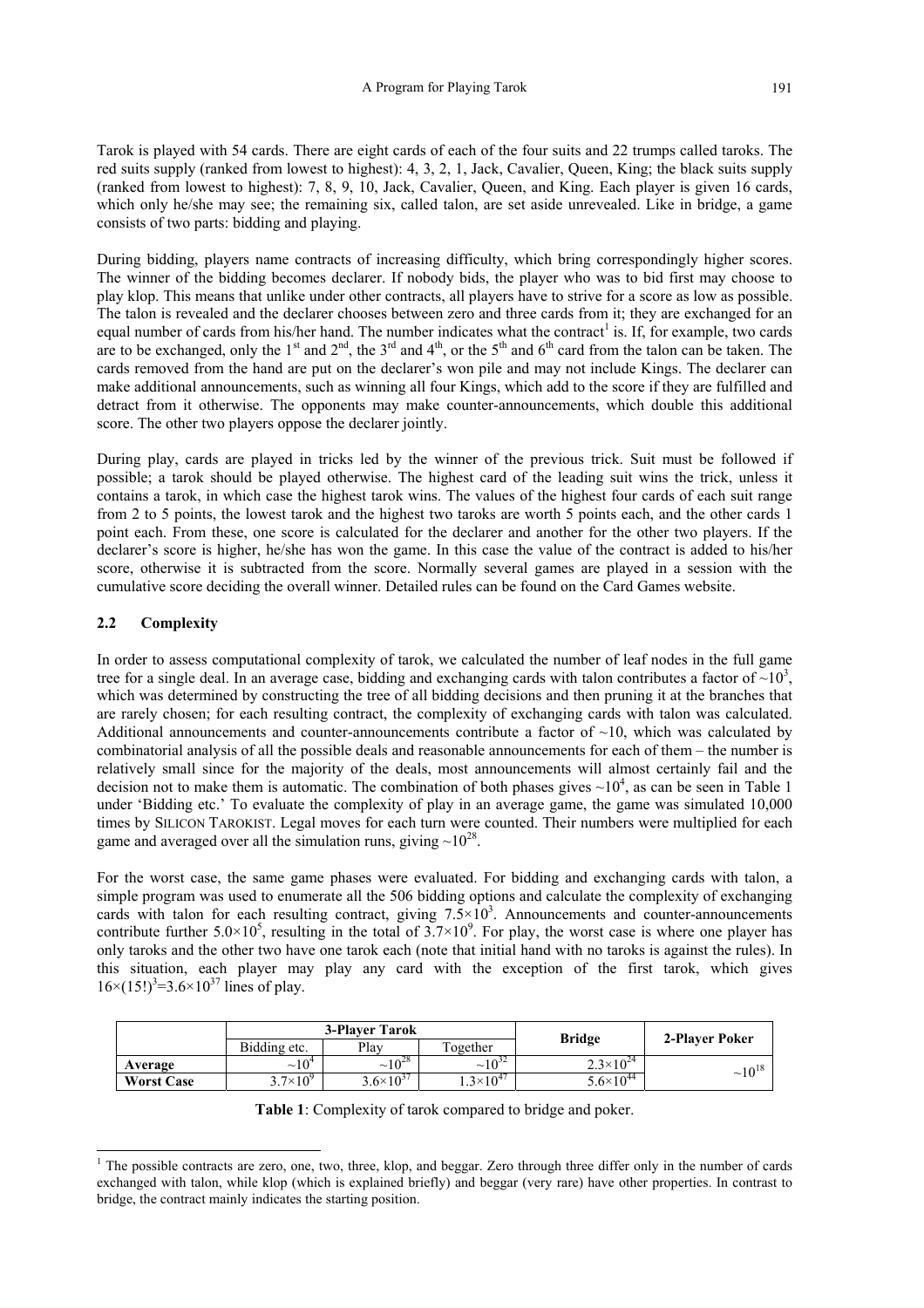Compared to bridge (Smith et al., 1998), tarok is somewhat more complex, although fewer cards are used in actual play, i.e., 48 versus 52. This can be attributed to the fact that hands in tarok are larger, which gives each player more options. Also, there are 22 taroks, so when a tarok is played, there are particularly many options. Two-player Texas Hold'em poker (Billings et al., 2003) is, unsurprisingly, much less complex. Note that for poker, we do not differentiate between average and worst case.

#### **3. THE PROGRAM**

A tarok-playing program must perform three distinct tasks: bidding, exchanging cards with talon, and actual playing. Despite these tasks seemingly being quite different, SILICON TAROKIST performs them in basically the same way. It uses sampling to generate a number of representative distributions of other player's cards. For each distribution, the game is then treated as a perfect-information game. So a game tree can be searched to determine the best cards to play. This does not always capture all the nuances of the actual imperfectinformation situation (Frank and Basin, 2001), but it is a reasonable heuristic.

**Bidding**. For each contract starting with the lowest, a number of trial games are played out with SILICON TAROKIST making choices for all three players using a series of shallow game-tree searches. The highest contract for which the trials have been won by a sufficient margin is considered viable. The program bids as high as this contract, unless no contract is viable, in which case it does not bid and chooses klop if possible.

**Exchanging cards with talon**. For each set of cards that can be taken from the talon, several combinations of cards are considered for removal from the hand. For each combination, a number of trials are performed and the best combination is chosen. The percentage of games where each possible announcement has been fulfilled is noted and if it is sufficiently high, the announcement is actually made.

**Playing**. When a card has to be played, a number of representative distributions of other players' cards are generated. For each distribution, a game tree is searched and the best card is selected. The best card over all the distributions is played.

The margin by which test games have to be won during bidding is adaptable. Initially it is set to 3 points above the minimum 35 required for victory – a value that proved suitable during testing. When the program wins the bidding and loses the game, it must have been too optimistic, so the margin for future games is increased by a point. When the program does not win the bidding and it wins the game anyway, it must have been too pessimistic, so the margin is decreased by a point. This margin is needed because the trials do not simulate the actual game perfectly and if they are won narrowly, the actual game may still be lost. Percentages of games where each possible announcement has been fulfilled are treated in a similar fashion.

### **3.1 Sampling**

In tarok performing game-tree search for all possible distributions of cards is too time-consuming; therefore SILICON TAROKIST samples this large space. In such cases Monte-Carlo sampling (Frank and Basin, 2001), which samples the space randomly, is often used. Assuming uniform probability of the possible game states and given enough samples, it will generally choose the correct move. However, the assumption of uniform probability can often be improved upon. In SILICON TAROKIST, this is done to a certain extent by excluding distributions of cards that are known to be impossible. At the beginning of the game, the only distributions of such nature are those in which the declarer does not have the cards taken from the talon. Later, more information is available: if a player follows suit with a tarok, he/she does not have any cards of that suit, etc. The issue of sufficient number of samples is also addressed (note that a sample means one distribution of cards among the three players). Our method takes advantage of the fact that in Monte-Carlo sampling, the number of samples selected from each portion of the sample space is proportional to its size, i.e., that the number of card distributions belonging to a class of similar distributions is proportional to the likelihood of that class. But our method requires fewer samples than regular Monte-Carlo sampling to achieve comparable results. This is because for a given number of samples, it constructs a more representative set of samples than regular Monte-Carlo sampling would. The method is in part domain-independent and in part based on knowledge about tarok.

The sampling method uses hierarchical clustering (Jain et al., 1999), a common technique in data mining. To produce *n* representative samples,  $n_0$  (which should be several times larger than *n*) random samples are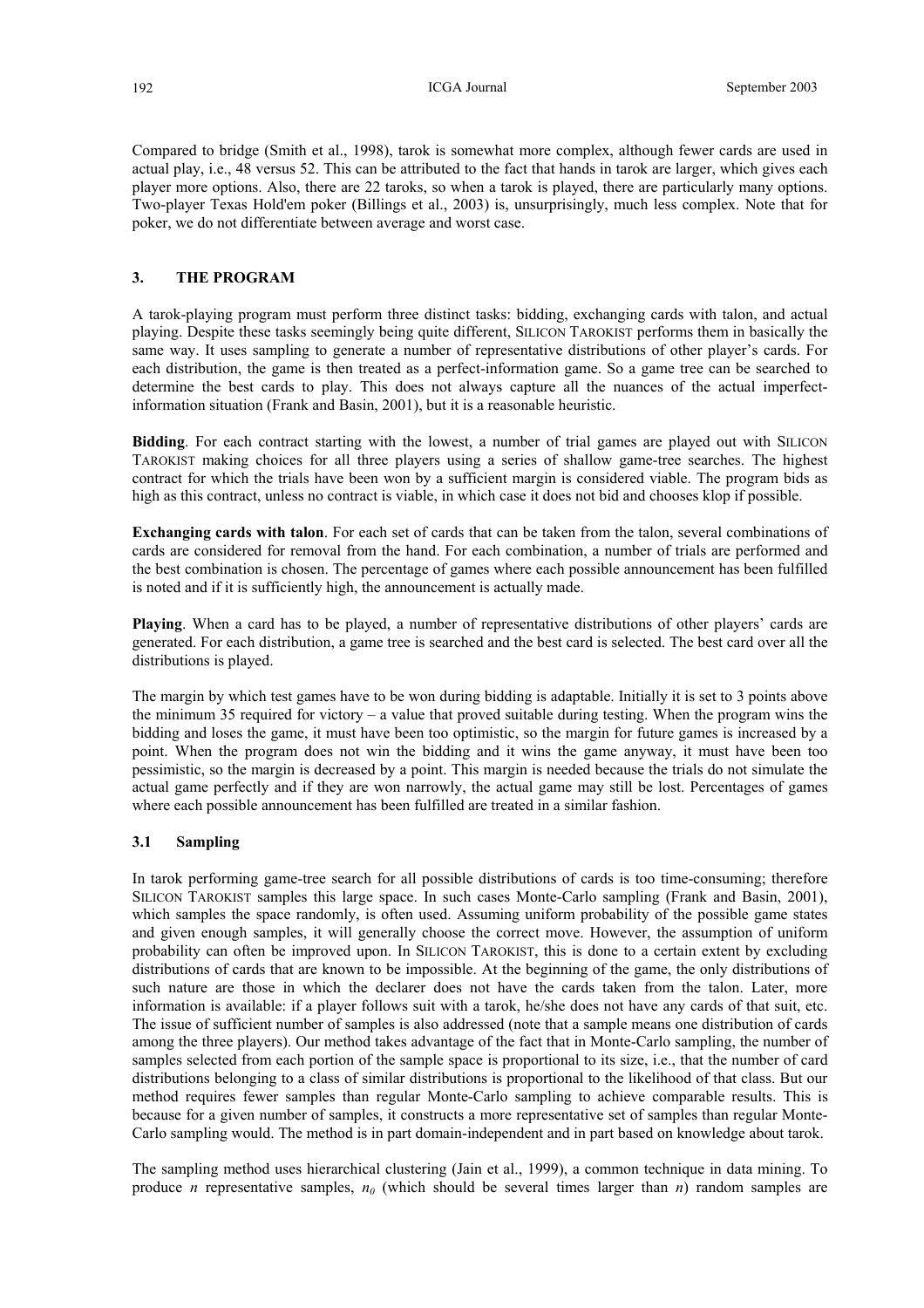generated to ensure that various sets of hands are present in typical proportions. A distance measure for samples must be defined: in SILICON TAROKIST, it is the sum of distances between corresponding hands. The more different cards two hands contain, the more distant they are considered to be. The difference in higher cards is more important than in lower; specific suited cards have to be considered, while taroks, with the exception of 1, 21 and 22, are more or less interchangeable. This is shown in equation (1):  $c_{i,j,k}^A$  equals 1 if *k*-th card of suit *j* is present in *i*-th player's hand in sample *A*, and is 0 otherwise;  $score_{ik}$  is the score brought by *k*-th card of *j*-th suit; *T* instead of *j* indicates tarok; parameter values 4 and 10 were determined experimentally, but the method does not seem to be very sensitive in this regard.

$$
d = \sum_{i=1}^{3} \left( \left( \sum_{j=1}^{4} \sum_{k=1}^{8} (abs(c_{i,j,k}^{A} - c_{i,j,k}^{B}) \times score_{j,k}) + \sum_{k=1,21,22} (abs(c_{i,T,k}^{A} - c_{i,T,k}^{B}) \times score_{T,k}) \right) \times 4 + \right. \\
+ abs \left( \sum_{k=1}^{22} ((c_{i,T,k}^{A} - c_{i,T,k}^{B}) \times (k+10)) \right) \right)
$$
\n
$$
(1)
$$

This distance measure is used to generate a number of clusters of similar samples. From each cluster *i* containing  $c_i$  samples,  $n/n_0 \times c_i$  cards are selected to perform game-tree search on in practice.

We experimentally compared clustering-based sampling to regular Monte-Carlo sampling using the same number of samples *n*;  $n_0$  used in clustering-based sampling was 300. An expert evaluated each move out of 500 test moves on which the methods disagreed. Grade +1 was given if the move proposed by clustering-based sampling was significantly better, -1 if it was significantly worse, +0.5 if it was slightly better, and -0.5 if it was slightly worse. When testing with 30 samples, the grade of clustering-based sampling compared to regular Monte-Carlo sampling was +3.8 per 100 moves. For 60 samples, the grade was +1 per 100 moves. This shows that it is worth implementing clustering-based sampling particularly when only a small number of samples can be used due to time constraints.

### **3.2 Game-Tree Search**

SILICON TAROKIST uses alpha-beta search with the depth varying from 9 to 18. Unlike in most games, in tarok the sequence of *min* and *max* plies is not predetermined, because for each trick it depends on the winner of the previous one. Since two players play against one, there are twice as many *min* plies as there are *max* plies when the program is the declarer; the numbers are reversed when it is not. However, adaptation of alpha-beta in this regard is straightforward.

The alpha-beta algorithm is enhanced by:

- iterative deepening (Marsland, 1986) searching in iterations with increasing depth;
- history heuristic (Schaeffer, 1989) ordering moves based on their success in the past;
- selective move generation discarding bad and redundant moves;
- transposition table (Breuker et al., 1997) storing values of positions for reuse.

Minimal window (Marsland, 1986) was also tried, but with all the other enhancements in place, it turned out to be counterproductive.

**Selective move generation** is performed by discarding moves for which in a given situation, we are certain that they are either outright bad or at least no better than another move. We identified 36 situations regarding contract, number of cards played so far in the current trick, order of players etc., and nine categories of cards to be considered. So, which moves will be pruned is determined according to a matrix of 324 Boolean values chosen by an expert. For example, two taroks have been played, our partner has the higher one and we have some taroks as well. In this case, we will either play the lowest tarok in hand or the lowest that still wins the trick. A significant number of moves are pruned in this way, in particular for the second and the third card of each trick. Move generation could easily be expanded to include moves necessary for signaling, i.e., making specific moves meant to tell something to our partner. However, unlike in bridge, this is not a common practice in tarok.

A **transposition table** in SILICON TAROKIST stores values for sets of strategically equivalent game states, and is referred to as an *equivalence transposition table*. This is similar to partition search as used in the bridge program GIB (Ginsberg, 2001), except that in SILICON TAROKIST, game states are clustered heuristically and are not guaranteed to have the same value. On the one hand this allows misplays, but on the other hand it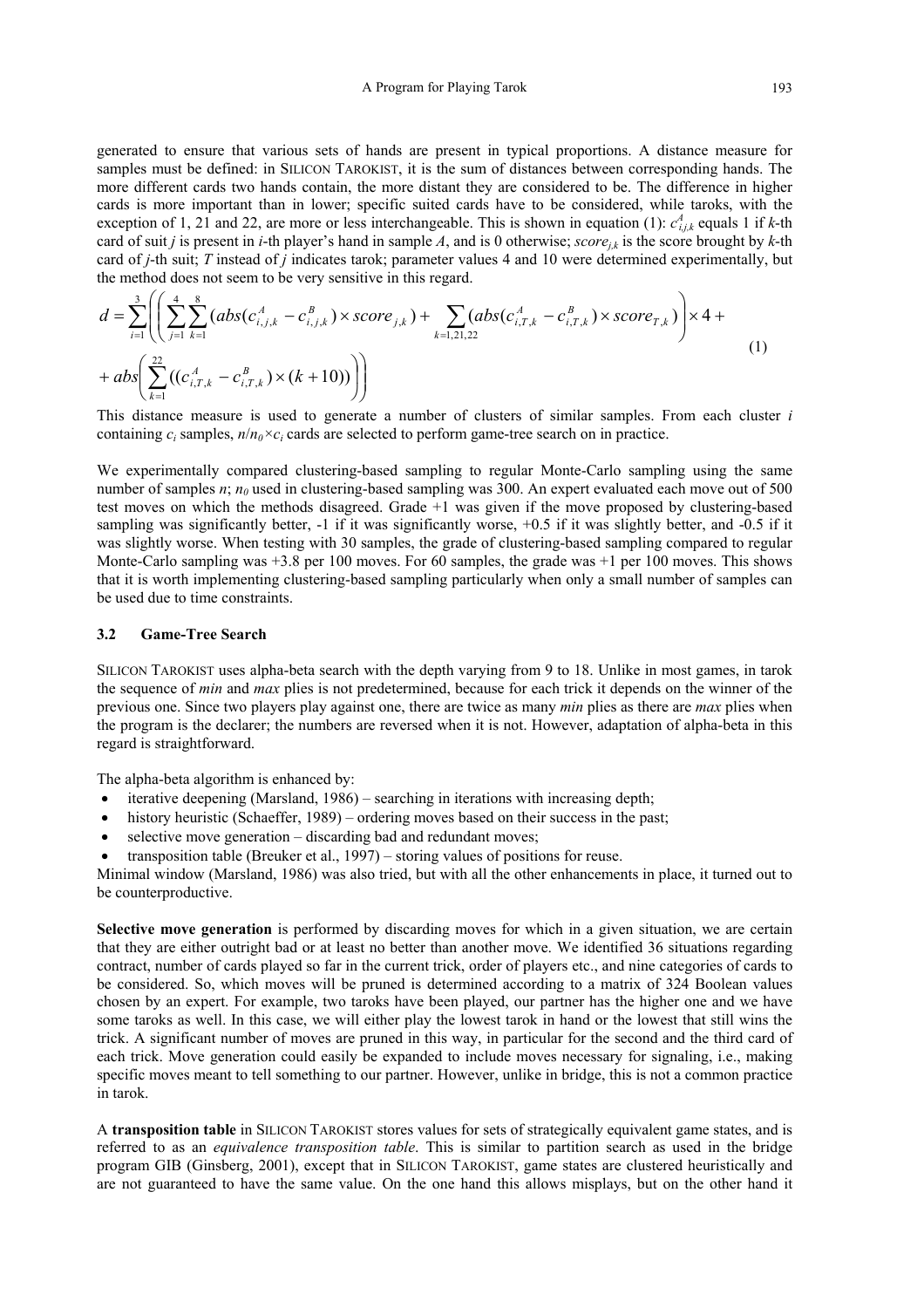makes it possible to sacrifice some reliability for speed and hopefully improve performance through an increased depth of search or more samples. Measurements do not reject this hypothesis. A comparison to a regular transposition table, 30 samples and depth 9 was made. With an equivalence transposition table, 30 samples and the depth increased to 12, the search was slower and the results were graded -1 per 100 moves (grading as described in Subsection 3.1). However, with the equivalence transposition table, depth 9 and the number of samples increased to 60, the search was three times faster and the results were graded +4 per 100 moves, showing that the equivalence transposition table is in fact beneficial. The qualitative comparison was made on 300 test moves. Now 60 samples are used during playing, while during bidding and exchanging cards with the talon, it holds that more than 30 samples make the program too slow.

Different definitions of strategic equivalence are used throughout the game. At the beginning there are usually some obviously good moves available and the game tree is wide, so reliability is not so important and speed is crucial. Towards the end it is often less clear which moves are good, but the tree is smaller and so the most reliable method should and can be used. At the beginning of the game, two hands are considered equivalent if in each suit, they either do not have any cards or they have the number of cards below Queen different for at most 1 and both do or do not have Queen or King; they must also have the number of taroks different for at most 1, their sum rounded to the nearest multiple of 20 must be equal, and they must both either have or not have taroks 1, 21 and 22. Towards the end of the game, two hands are considered equivalent if in each suit, they have the same number of low cards and the same specific high cards; they must also have an equal number of taroks, their sum rounded to the nearest multiple of 10 must be equal, and they must both either have or not have taroks 1, 21 and 22.

The **evaluation function** is designed in such a way that it takes advantage of the transposition table. Normally, the evaluation function is calculated for the entire game state, meaning that keys for the values stored in the transposition table must be full game states as well. In tarok, full game states incorporate information on current hands as well as on tricks that have been won since the beginning of the game. However, the strategy in tarok depends almost exclusively on current hands, so history can mostly be discarded. Each reduced game state thus incorporates a number of full game states, allowing more hits in the transposition table. Therefore the evaluation function in SILICON TAROKIST measures only the difference between the current state and either the state at the maximum depth of search or at the depth where a value can be retrieved from the transposition table. In the latter case, this value is combined with the measured difference, as can be seen in equation (2): *t* is the number of tricks played from the beginning of the current game tree search,  $v_i$  is the value of *i*-th trick,  $v_{TT}$ is the value retrieved from the transposition table (if there is one) and  $t_{TT}$  is t as it was when  $v_{TT}$  was stored in the transposition table.

$$
V = \left(\sum_{i=1}^{t} v_i \cdot 0.9^i\right) + v_{TT} \cdot 0.9^{t-t_{TT}} \tag{2}
$$

The experimentally chosen factor 0.9 in equation (2) makes sure that tricks won deeper in the search are given less importance, because it is less certain whether they will indeed be played out as predicted. Without this factor, making an unprofitable but unavoidable move before a profitable one was sometimes evaluated equally as the other way around. After the unprofitable move was made, it has turned out it was not unavoidable after all. This corrective factor therefore gives slightly higher priority to immediate profit, which is a prudent strategy, because it prevents serious mistakes at the cost of playing somewhat suboptimally on occasions; it is also perfectly sensible in situations where there is not enough information available to form a better plan. For example, King of Hearts will likely win your partner's highest or second highest and your opponent's lowest Heart any time you play it, but playing it might reveal something about the other players' cards. The corrective factor by the second summand adjusts the value from the transposition table, because it might be too large if it was stored in the table after a shallower search than the current one.

Table 2 shows the benefits of the enhancements of alpha-beta search in different combinations. Iterative deepening alone is left out because without the history heuristic and the transposition table, it is not beneficial. Benefits of enhancements are measured in terms of nodes and time. 'Nodes' represent an average number of nodes visited during a single game-tree search

| <b>Enhancements</b>                        | <b>Nodes</b> | <b>Time</b> |
|--------------------------------------------|--------------|-------------|
|                                            |              | (s)         |
| All four                                   | 2,470        | 0.068       |
| All except iterative deepening             | 3,799        | 0.119       |
| All except history heuristic               | 3,325        | 0.091       |
| All except selective move generation       | 9.936        | 0.212       |
| All except equivalence transposition table | 24,034       | 0.392       |
| Only history heuristic                     | 283,673      | 3.966       |
| Only selective move generation             | 40,838       | 0.625       |
| Only equivalence transposition table       | 14,457       | 0.293       |
| None                                       | 1,598,924    | 21.266      |

**Table 2**: Enhancements of alpha-beta search.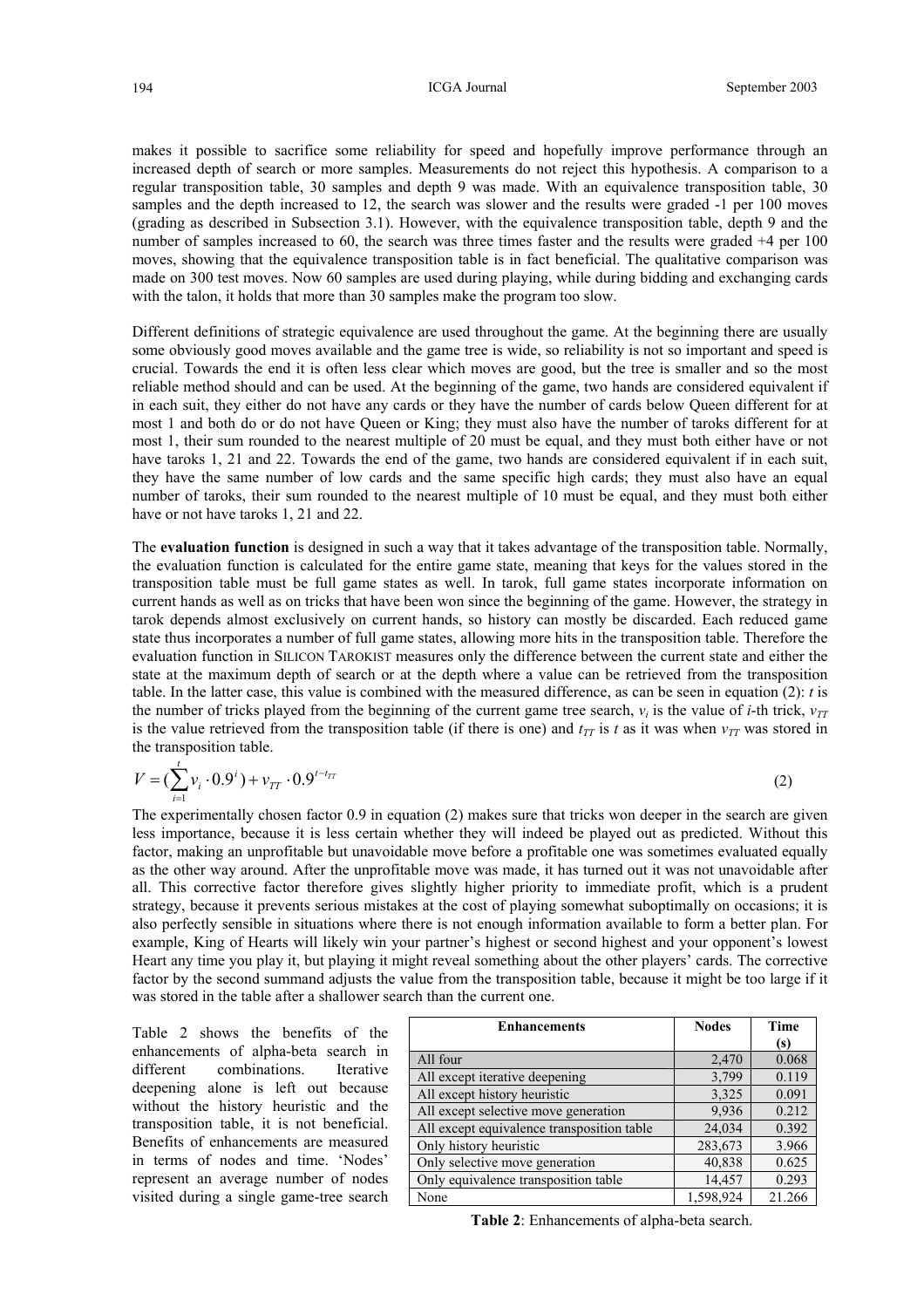for the first card to play in the game over several hundreds of starting positions. 'Time' represents the actual time used for the search on an Athlon XP P1800+ PC with 512 MB of RAM. Search depth was set to 9. Such a depth is in fact used in the early game and is later increased up to 18, thus enabling a response time of a couple of seconds, which is desirable in casual games.

It can be seen from Table 2 that the equivalence transposition table is most beneficial, followed by the selective move generation. The history heuristic does not contribute much because move ordering is mostly done by the transposition table. Iterative deepening is used because earlier iterations fill the transposition table with values that guide the search in later iterations. It is not particularly effective with an equivalence transposition table, although it is very helpful in conjunction with a regular transposition table, in which case it reduces the number of nodes visited by a factor of 3.1 instead of merely 1.5. This is because the overhead caused by iterative deepening is more pronounced when the transposition table itself is very effective.

## **4. EVALUATION OF PLAY**

To illustrate the playing strength of SILICON TAROKIST, we have chosen an interesting example game. The program is making moves for players 1 and 3, while player 2 is human.

**Bidding**. T indicates tarok. These are the initial hands:

| Player 1: T1 T4 T6 T11 T14 T15 T21 $\nblacktriangleright$ K $\blacktriangleleft$ $\blacktriangleleft$ $\blacktriangleleft$ $\blacktriangleleft$ $\blacktriangleleft$ $\blacktriangleleft$ $\blacktriangleleft$ $\blacktriangleleft$ $\blacktriangleleft$ |  |  |  |  |  |  |  |  |
|----------------------------------------------------------------------------------------------------------------------------------------------------------------------------------------------------------------------------------------------------------|--|--|--|--|--|--|--|--|
| Player 2: T2 T8 T9 T13 T16 T17 T18 T19 $\triangleq$ 8 $\triangleq$ Q $\triangleleft$ C $\triangleleft$ Q $\triangleq$ 7 $\triangleq$ 10 $\triangleq$ C $\triangleq$ K                                                                                    |  |  |  |  |  |  |  |  |
| Player 3: T3 T10 T12 T22 <b>v</b> 4 <b>v</b> 3 <b>v</b> 2 <b>v</b> J <b>v</b> Q $\triangle 7$ $\triangle 9$ $\triangle 10$ $\triangle 1$ $\triangle 2$ $\triangle 9$ $\triangle 0$                                                                       |  |  |  |  |  |  |  |  |

Players 1 and 2 are willing to bid as high as two, so player 1, who has priority, ends up as the declarer.

#### **Exchanging cards with talon**

### Talon: T7 ♥1 ♥C T5 T20 ♠C

Player 1 chooses T20 and  $\triangle$ C from the talon, which is obviously the best pair. The cards  $\triangle$ 8 and  $\triangle$ J are replaced by this pair, because if a player has no cards of a suit, he/she can win tricks in that suit with taroks. Player 1 then announces to win all four Kings, because he/she already has three and having no Clubs, he/she will likely be able to win  $\triangle K$  with a tarok. This is the hand he/she starts playing with:

Player 1: T1 T4 T6 T11 T14 T15 T20 T21 **VK ↑C ↑K ↑4 ↑3 ↑1 ↑J** ↑K

**Playing**. Tricks are enclosed in square brackets; the numbers before cards denote who the card was played by and the winner is underlined. Player 1 will certainly open with one of the Kings, because they bring a high score and there is little to be gained by saving them for later. Player 1 chooses  $\star K$ , which is riskier than  $\star K$  or ♠K, but promises a higher reward, because he/she has five low Diamonds in the hand, so one of the opponents will have to play either  $\triangleleft C$  or  $\triangleleft Q$ . Despite the risk, this is not an unreasonable move, although a bit premature. The first trick is thus  $[1: \star K, 2: \star C, 3: \star 2]$ . Player 1 continues with  $\star K$ , but unfortunately player 2 has no Hearts: [1: ♥K, 2: T2, 3: ♥Q]. Player 2 then tries to lure out ♠K to win a future trick with ♠Q. However, player 1 decides that the promise of winning ♠Q outweighs the risk of playing ♠K when only five Diamonds are left and there is a greater chance that one of the opponents will have none, resulting in [2:  $\triangle 8$ , 3:  $\triangle 7$ , 1:  $\triangle C$ ], [1:  $\triangle K$ , 2:  $\triangle Q$ , 3:  $\triangle 9$ ]. These are the hands at this point:

| Player 1: T1 T4 T6 T11 T14 T15 T20 T21 $\blacklozenge$ 4 $\blacklozenge$ 3 $\blacklozenge$ 1 $\blacklozenge$ J                                                                                                                                                                                                                                                                                                                                             |  |  |  |  |  |  |  |
|------------------------------------------------------------------------------------------------------------------------------------------------------------------------------------------------------------------------------------------------------------------------------------------------------------------------------------------------------------------------------------------------------------------------------------------------------------|--|--|--|--|--|--|--|
| Player 2: T8 T9 T13 T16 T17 T18 T19 $\triangleleft Q$ $\triangleq$ $\triangleq$ $\triangleq$ $\triangleq$ $\triangleq$ $\triangleq$ $\triangleq$ $\triangleq$ $\triangleq$ $\triangleq$ $\triangleq$ $\triangleq$ $\triangleq$ $\triangleq$ $\triangleq$ $\triangleq$ $\triangleq$ $\triangleq$ $\triangleq$ $\triangleq$ $\triangleq$ $\triangleq$ $\triangleq$ $\triangleq$ $\triangleq$ $\triangleq$ $\triangleq$ $\triangleq$ $\triangleq$ $\triangle$ |  |  |  |  |  |  |  |
| Player 3: T3 T10 T12 T22 $\blacktriangledown 4 \blacktriangledown 3 \blacktriangledown 2 \blacktriangledown 1 \blacktriangle 10 \blacktriangle 1 \blacktriangle 9 \blacktriangle 0$                                                                                                                                                                                                                                                                        |  |  |  |  |  |  |  |

Player 1 should now try to make the opponents play taroks without losing his/her own by playing Diamonds, but is reluctant to do so because this will enable the opponents to win  $\bigcirc$ Q. Player 1 is unable to realize that this is inevitable, so the next trick is [1: T4, 2: T8, 3: T3]. Player 2, being human, does with Clubs what player 1 should have done with Diamonds, and player 3 plays an unimportant low card, resulting in [2:  $\clubsuit$ 7, 3:  $\clubsuit$ 9, 1: T1]. Player 1 continues to play taroks in [1: T6, 2: T9, 3: T10] and player 3 has no particularly exciting options: [3: ♠10, 1: T11, 2: T13]. Player 2's strategy of forcing player 1 to lose taroks has the consequence of losing player 3's  $\trianglelefteq Q$ , but this probably could not have been avoided: [2:  $\trianglelefteq 10$ , 3:  $\trianglelefteq Q$ , 1: T14]. Now player 1, seeing that he/she has only high taroks left, finally decides to start playing Diamonds:  $[1: 44, 2: 40, 3: T12]$ .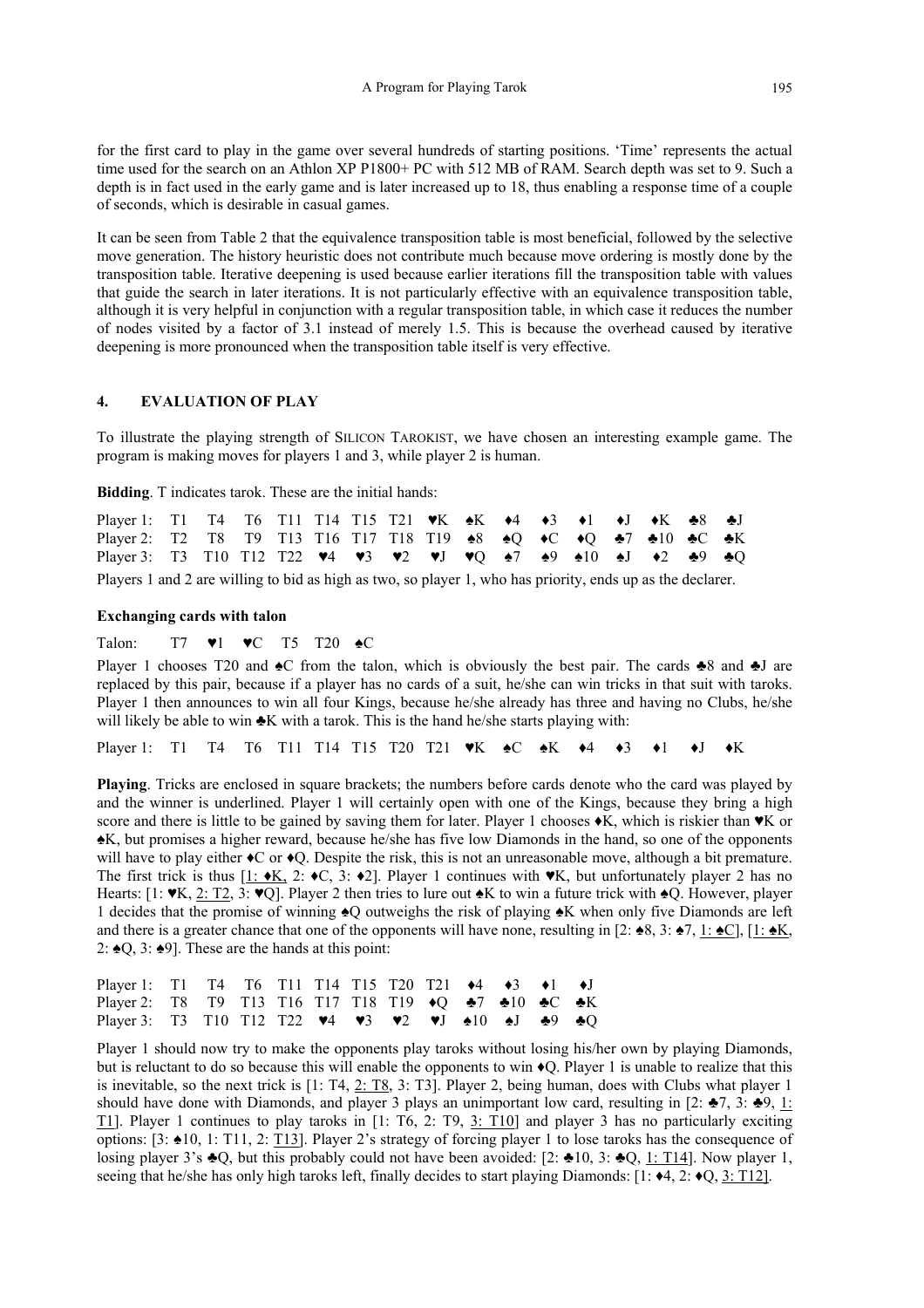These are the hands at this point:

| Player 1: T15 T20 T21 $\leftrightarrow$ 3 $\leftrightarrow$ 1 $\leftrightarrow$ J                                            |  |  |  |  |
|------------------------------------------------------------------------------------------------------------------------------|--|--|--|--|
| Player 2: T16 T17 T18 T19 ► C ► K                                                                                            |  |  |  |  |
| Player 3: T22 $\blacktriangledown 4$ $\blacktriangledown 3$ $\blacktriangledown 2$ $\blacktriangledown J$ $\blacktriangle J$ |  |  |  |  |

Player 2 seems to have an advantage over player 1, but the program, now being able to search the whole game tree, plays flawlessly and gains the upper hand: [3: ♥4, 1: T20, 2: T16], [1: ♦3, 2: T17, 3: T22], [3: ♥3, 1: T21, 2: T18], [1: ♦1, 2: T19, 3: ♥J], [2: ♣C, 3: ♥2, 1: T15], [1: ♦J, 2: ♣K, 3: ♠J]. Despite winning by a significant margin, player 1 scores only 14 points because he/she failed to win all four Kings.

SILICON TAROKIST was compared to human players and to tarok-playing program TAROK.NET (Tarok.net website). Due to occasional mistakes it could not win against a good human player consistently, but its perfect memory and strong endgame were enough to defeat an average player as well as TAROK.NET. Table 3 shows the results in terms **Table 3**: The quality of SILICON TAROKIST's play. of the difference between SILICON TAROKIST's and its opponents' score per game averaged over 40 games.

| <b>Opponent</b> | <b>Score Difference / Game</b> |
|-----------------|--------------------------------|
| Good player     | $-2.8$                         |
| Average player  |                                |
| Tarok.net       | 35                             |

### **5. CONCLUSION**

In this paper we analyzed the average and the worst-case complexity of tarok. We showed that it is greater than the complexity of bridge. Owing to this complexity in combination with the fact that tarok is an imperfectinformation game, we may conclude that developing a good tarok-playing program is a truly challenging task.

Our program, SILICON TAROKIST, can deal with all aspects of three-player tarok and plays it reasonably well, according to human players. Sometimes it exhibits a behavior that would be considered 'cunning' in a human. However, in some cases it seems to be playing 'aimlessly', thus indicating that there is room for improvement. The program can be downloaded from the Internet (Silicon Tarokist website). We introduced two algorithmic improvements, viz. in sampling and game-tree search. Clustering-based sampling produces a more representative distribution of other players' cards, allowing a more reliable selection of the best move. The equivalence transposition table turned out to be the most effective enhancement to the alpha-beta algorithm. Both can be used in domains other than tarok.

Sampling in SILICON TAROKIST, while performing reasonably well, could be improved by biasing the selection of samples based on other players' past moves: samples consistent with moves actually made would more likely be selected. More importantly, the search algorithm is inadequate for truly high-level play. It is sufficient towards the end of the game, but at the beginning it cannot develop long-term strategies and does not play particularly well when no immediately beneficial moves are available. One way to remedy this would be to program explicitly such strategies, but we feel this might result in play that is too rigid and therefore predictable. Another way would be to perform game-tree search that would ignore all but a handful of representative plays and could therefore be sufficiently deep; it could then be refined by a shallower and more thorough search. This we leave for future work.

## **6. ACKNOWLEDGEMENT**

The work reported in this paper was supported by the Slovenian Ministry of Education, Science and Sport.

### **7. REFERENCES**

Billings, D., Burch, N., Davidson, A., Holte, R., Schaeffer, J., Schauenberg, T., and Szafron, D. (2003). Approximating Game-Theoretic Optimal Strategies for Full-scale Poker. *Proceedings of IJCAI-03*, pp. 661- 668.

Billings, D., Davidson, A., Schaeffer, J., and Szafron, D. (2002). The Challenge of Poker. *Artificial Intelligence*, Vol. 134, No. 1-2, pp. 201-240. ISSN 0004-3702.